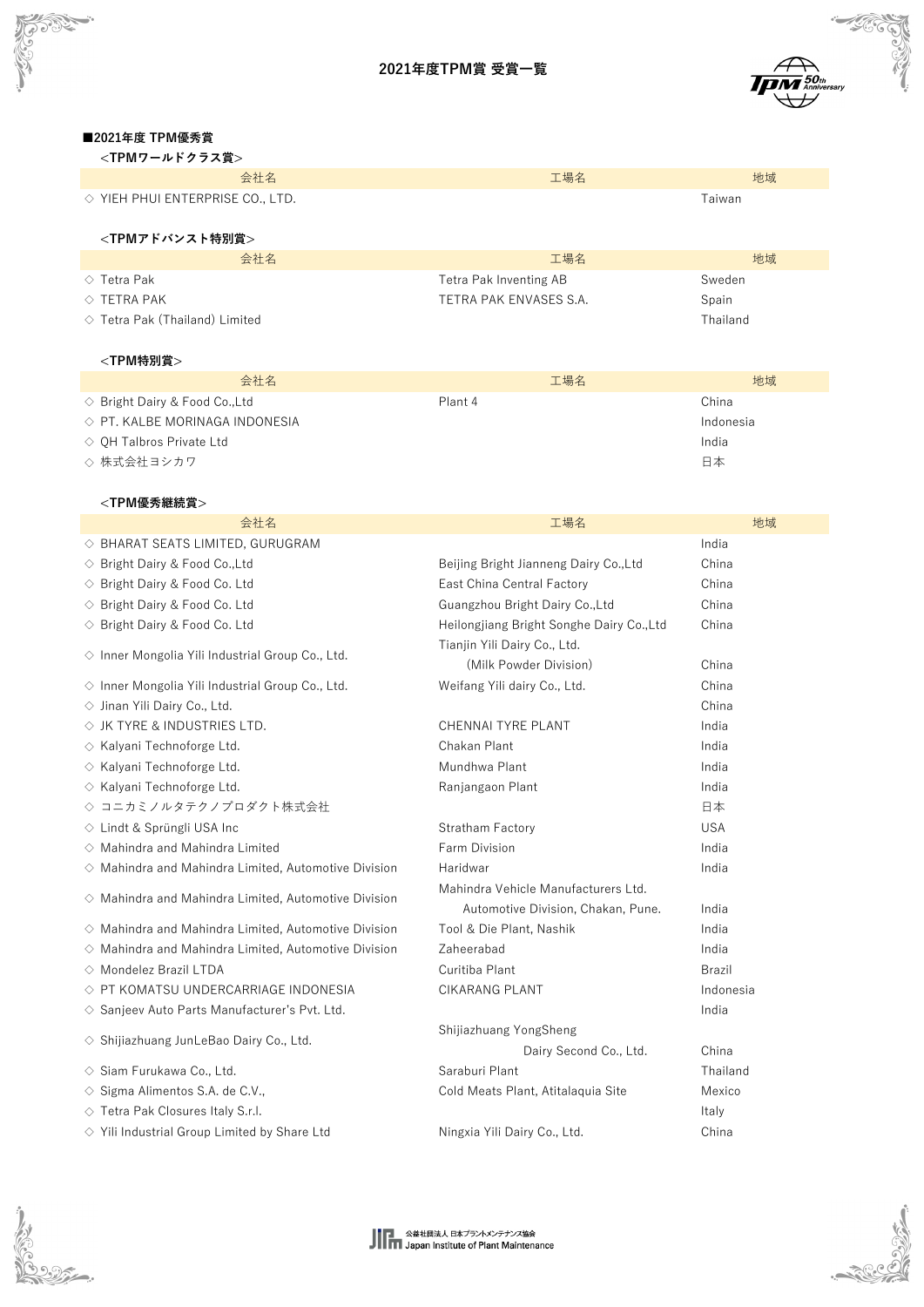# **2021年度TPM賞 受賞⼀覧**



## **<TPM優秀賞 カテゴリーA>**

REFERENCE

| 会社名                                                           | 工場名                                                             | 地域       |
|---------------------------------------------------------------|-----------------------------------------------------------------|----------|
| $\diamond$ apcotex industries limited                         | Valia Plant                                                     | India    |
| $\Diamond$ Bayannur Yili Dairy Co., Ltd.                      |                                                                 | China    |
| $\Diamond$ C.P. Vietnam Corporation                           | Binh Dinh Feed Mill                                             | Viet Nam |
| $\Diamond$ C.P. Vietnam Corporation                           | Can Tho Branch                                                  | Viet Nam |
| $\Diamond$ C.P. Vietnam Corporation                           | Hai Duong Factory                                               | Viet Nam |
| $\Diamond$ Caffarel S.p.a.                                    |                                                                 | Italy    |
| $\Diamond$ Dorbod Muquan Yuanxing Feed Co., Ltd.              |                                                                 | China    |
| $\Diamond$ Fuxin Yili Dairy Co., Ltd.                         |                                                                 | China    |
| $\diamond$ Fuzhou Lianhong Motor Parts Co., Ltd.              |                                                                 | China    |
| $\Diamond$ Kalyani Technoforge Ltd.                           | Kalyani Transmission Technology.                                | India    |
| $\Diamond$ LiaoNing Yili Dairy Co., Ltd.                      |                                                                 | China    |
| $\Diamond$ Lindt & Sprüngli SAS                               | Lindt & Sprüngli France                                         | France   |
| $\Diamond$ Mahindra and Mahindra Limited, Automotive Division | Mahindra Heavy Engines Limited                                  | India    |
| $\Diamond$ Mondelez India Foods Pvt Ltd.                      | <b>Sricity Plant</b>                                            | India    |
| $\diamond$ Ningxia Yi Kang Yuan Biotechnology Co., Ltd.       |                                                                 | China    |
| $\diamond$ Owens Corning                                      | <b>OCV ITALIA SRL</b>                                           | Italy    |
| $\diamond$ Owens Corning                                      | <b>Owens Corning Glass</b><br>Metal Services (Suzhou) Co., Ltd. | China    |
| $\Diamond$ Owens Corning                                      | Qingdao Novia Polymer Co., Ltd.                                 | China    |
| $\Diamond$ Sundaram Auto components limited., Mysuru          |                                                                 | India    |
| $\Diamond$ TDK India Private Limited                          | <b>TDK Nashik Plant</b>                                         | India    |
| $\Diamond$ Xiamen Xiashun Aluminium Foil Co., Ltd.            | Haicang Foil Plant, Phase 3                                     | China    |
| $\Diamond$ Xilinhot Yili Dairy Co., Ltd.                      |                                                                 | China    |
| ◇ Yili Group BaoTou Yili Dairy Co., Ltd                       | BaoTou factory                                                  | China    |
| $\Diamond$ Yili Group Chifeng Yili Dairy Co., Ltd             | Chifeng factory                                                 | China    |
| $\Diamond$ Yili Group Yunnan Yili Dairy Co., Ltd              | Yunnan factory                                                  | China    |
|                                                               |                                                                 |          |

## **<TPM優秀賞 カテゴリーB>**

| 会社名                                                       | 工場名                           | 地域         |
|-----------------------------------------------------------|-------------------------------|------------|
| $\Diamond$ Bright Dairy & Food Co., Ltd                   | Chengdu Bright Dairy Co., Ltd | China      |
| $\Diamond$ Dayang Ranch, Inner Mongolia Youran Husbandry  |                               | China      |
|                                                           | Chengdu Yili Dairy Co., Ltd.  |            |
| $\Diamond$ Inner Mongolia Yili Industrial Group Co., Ltd. | (Frozen Beverage Division)    | China      |
| $\Diamond$ Novembal                                       | Novembal USA Inc.             | <b>USA</b> |
| $\Diamond$ Owens Corning Fabrics (Changzhou) Co., Ltd     |                               | China      |
| $\Diamond$ PT Indo Kordsa Tbk                             |                               | Indonesia  |
| $\Diamond$ PT. Wahana Duta Jaya Rucika                    | Karawang Plant                | Indonesia  |
| ◇ Wuhan PIOLAX CoLtd.                                     |                               | China      |
|                                                           |                               |            |